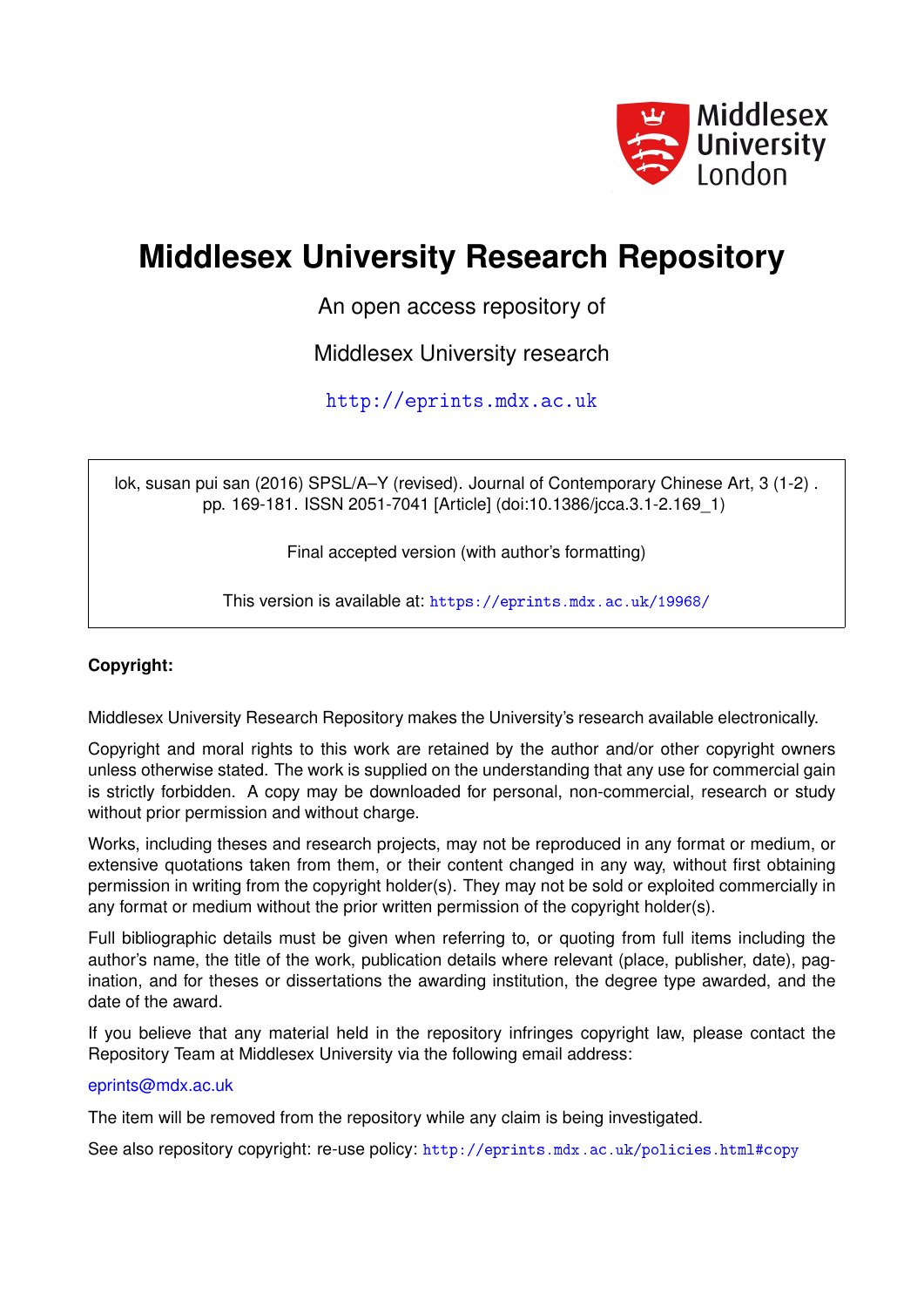# **SPSL / A–Y (revised)**

**susan pui san lok**, Middlesex University

# **Abstract**

*97 Proofs – After Words – Altar Notes – Art Vapours – Awards* – *Chorus / Mobile Chorus* – *Citius, Altius* – *DIY Biennale/Ballroom/Live* – *Faster, Higher* – *FCHKUK – Five/Six Women* – *Golden (Ballroom/Hour/Lessons/Notes/Songs/Vistas/Years) – Lean To* – *Lightness* – *Making Ways* – *Mobile Ballroom* – *Mobile Chorus – Monumental Bargain* – *NEWS*/*REEL* – *RoCH Fan / RoCH Fans & Legends / Trailers / Trilogies – Witness*

*SPSL / A to Y* (revised) offers a partial and a-chronological index of my practice across moving image, installation, performance and text over some twenty years – less a narrative of progression or arrival, than one of sometimes awkward returns. In relation to the notion of '(In)Direct Speech' *A–Y* might also be seen as a series of momentary tactics that speak directly and indirectly to ideas and contradictions of 'Chineseness'.

# **Keywords**

contemporary art moving image Chineseness British/Chinese diaspora diasporic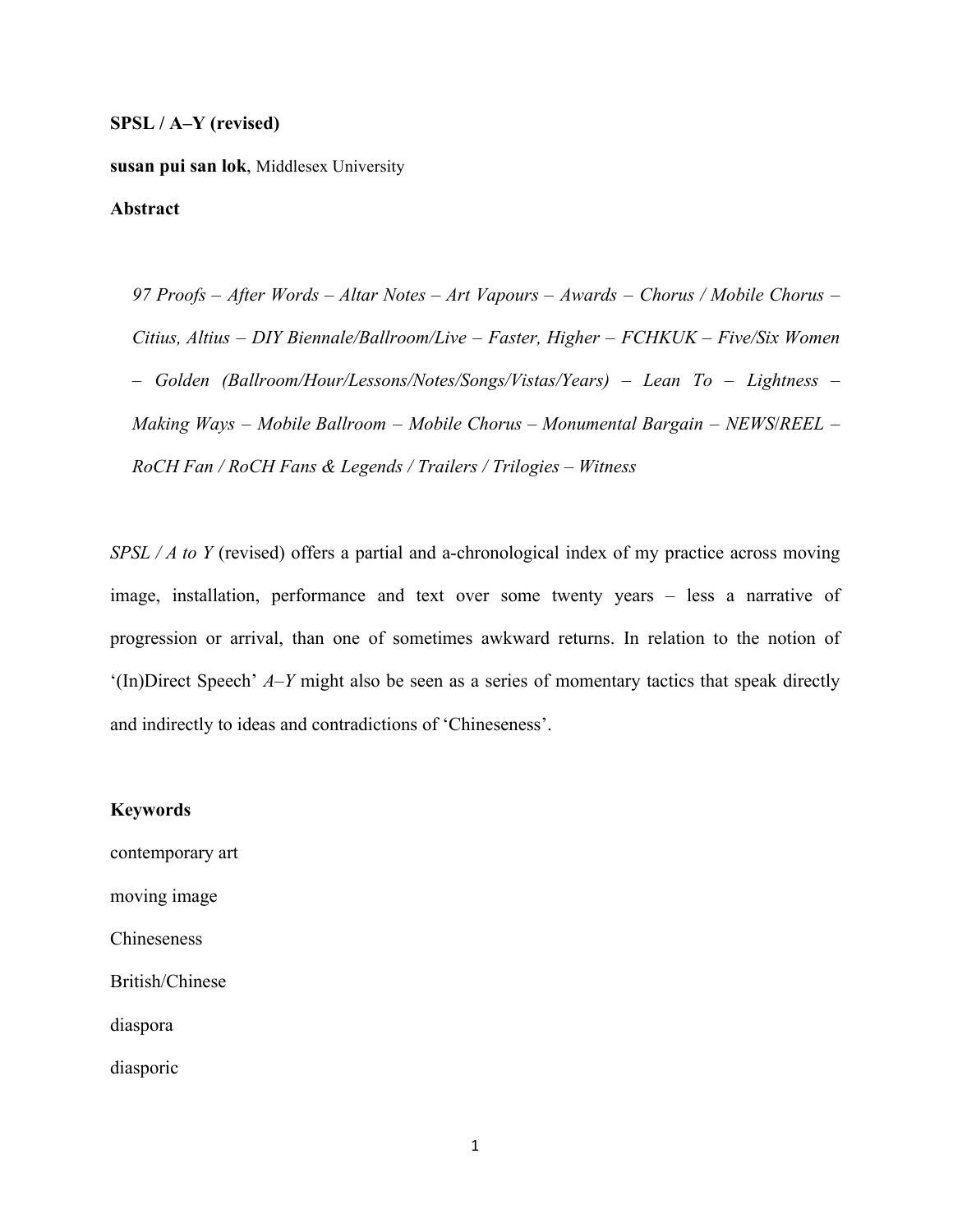# **Introduction**

As an a-chronological introduction to my practice across moving image, installation, performance and text of the last twenty years, the partial narrative that follows is less an account of progression or arrival ('from here to there' or 'how I got here'), than one of sometimes awkward returns and circuitous moves ('here I am again'). Given the limits of space, I will touch briefly on a number of projects, highlighting three: *Golden* (2005–), *Faster, Higher* (2008) and *RoCH Fans & Legends* (2013–). There are objects/events/gestures that may be seen/read/heard as a series of tactical speech acts. If a tactic is 'a calculated action determined by an absence of a proper locus' (Chow 1993: 16), then 'Chineseness' might here constitute both an absence and an improper locus – 'Chineseness' as an enduring habitus or set of embodied 'transposable dispositions' (Bourdieu 1990: 53) that is nevertheless mutable and potentially generative, a negotiable and contradictory trajectory of localities and vocalities.

Moving between archives and Astroturf, ballrooms and Cantopop, pole-vaulters and martial arts, 'Chineseness' is 'spoken' with accents, in the sense of both 'inflection' and 'stress': diasporic inflections amid parochial encounters with the 'global', with stresses on the disembodied, dislocated and perpetual cultural lag.

#### *97 Proofs* **(1998)**

Ninety seven declarations, provocations, accusations: the tongue-in-cheek sum of a cultural predicament, personal and political. Collected and concocted after returning to Hong Kong, for Hong Kong's return to Chinese sovereignty, these half-found, half-fabricated slogans reference both the thriving trade in fake goods and the ubiquity of handover souvenirs. *97 Proofs* plays on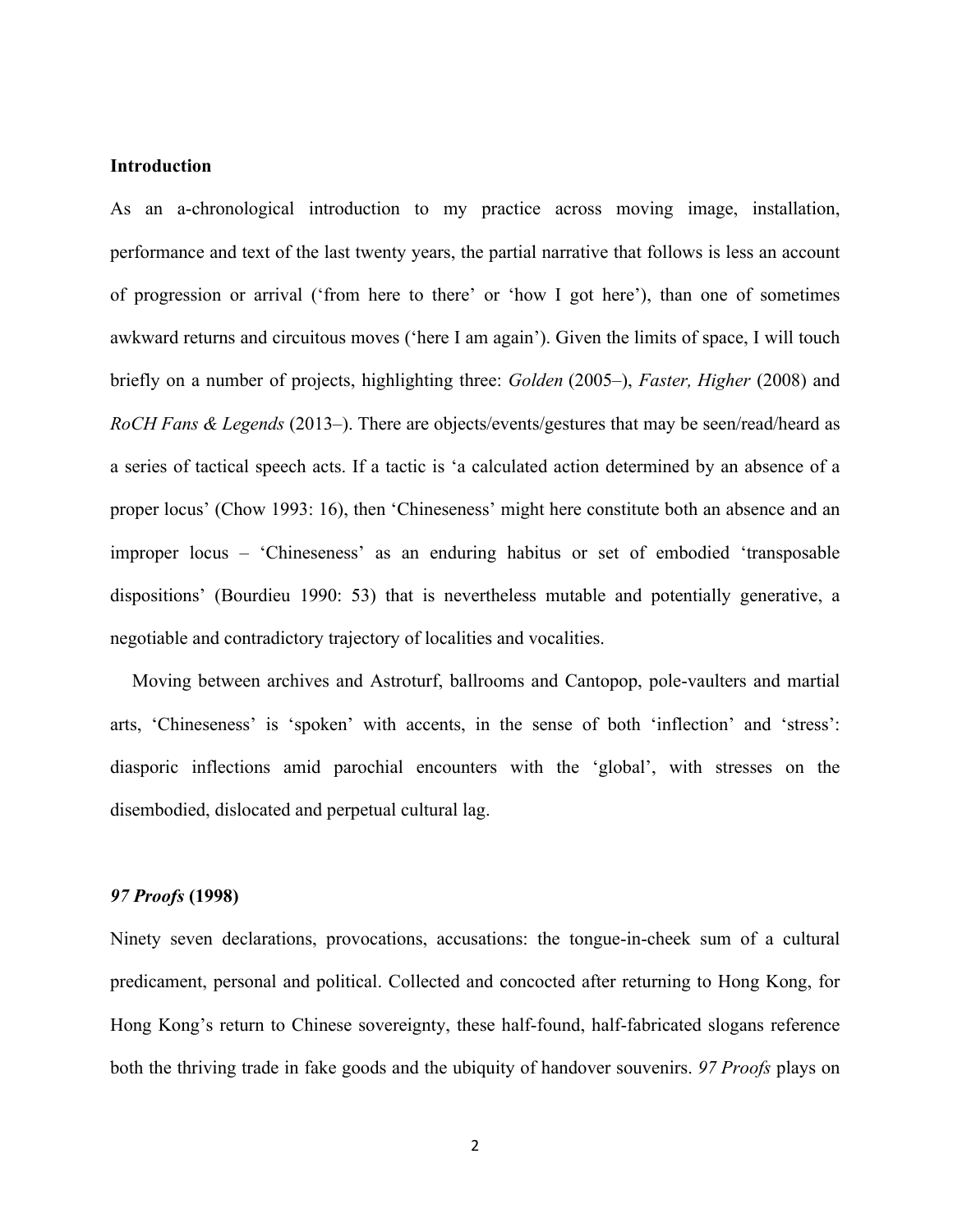colonial clichés and imperial sentiments, exoticizing and orientalizing impulses, and responds with wilful inauthenticity to expectations to bear witness to the 'Historical Moment' (see *Witness* 1998).

# *After Words* **(2005)**

Re-photographed details from a family album: night visions, dream scenes, sleep images of lost gestures and traces – proofs again – of precarious genealogies, tenuous relations and anonymous kin.

# *Altar Notes* **(2012)**

A partial script for an unmade film, performed as a micro-play at the Yuen Long Theatre in the New Territories, Hong Kong, on the fifteenth anniversary of the handover.

Fifty years after leaving Hong Kong for England, three generations prepare for the opening of the once-neglected, now-restored, ancestral altar. What does it mean to care for ancestors – or ancestry – at increasing removes, and increasingly mediated ways?

# *Art Vapours* **(2014–)**

An occasional collaboration with J. C. Kristensen (see *Six Women* 2015).

# *Awards* **(2006)**

See *Golden* (2005–).

*Chorus/Mobile Chorus* **(2006/2014)**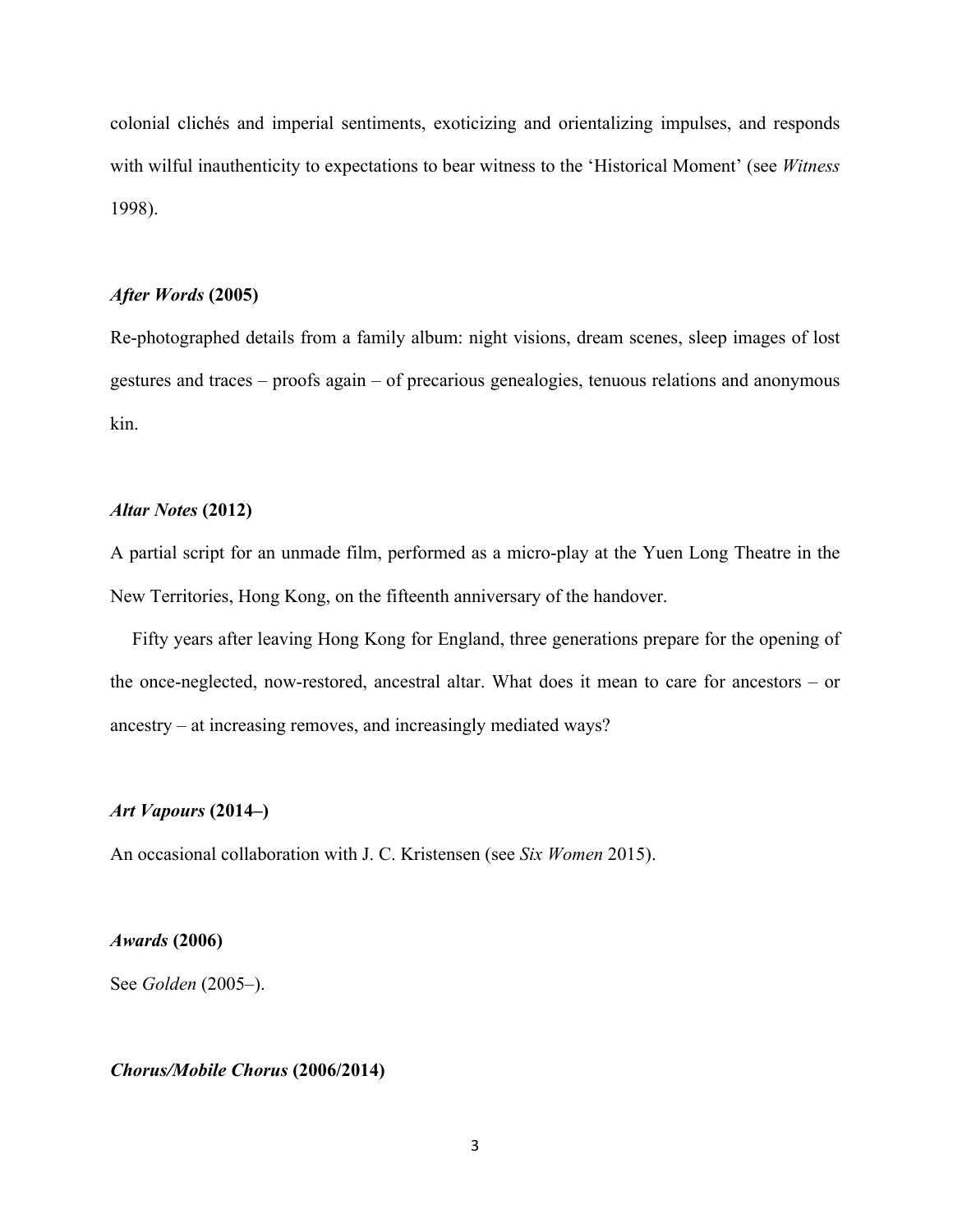See *Golden* (2005–)

# *Citius, Altius* **(2012)**

A single-channel version of *Faster, Higher* (2008).

## **DIY** *Ballroom* **/ Live (2007)**

An outdoor public screen commission with live events, featuring amateur ballroom dancers online and in the streets. Performing iterations of 'English', 'Modern' and 'International' styles or 'standards', simultaneous yet asynchronous and heterogeneous, (DIY) ballroom presents as an enduring global phenomenon that evokes untold social and cultural aspirations.

'Diasporic' rather than 'diaspora'. Alexandra Chang and Alice Jim refer to the 'broad conceptualization of the Americas as a complex system of continual movement, migratory flows and cultural transmission' (2015: 1–14), citing Lok CD Siu: 'the noun "diaspora" often connotes a stable object, a static collectivity with assumed and unchanging sets of identifications and connections', while its adjectival form, 'diasporic' emphasizes 'the processual nature of producing diaspora subjectivities' (2005: 11). What happens if we displace both 'diaspora' and 'the Americas' with 'China'? Can we stress the processual nature of producing 'Chinas' and 'Chineseness', in complex and continual motion, with shifting identities and connections?

# *Faster, Higher* **(2008)**

A five-screen installation commissioned to coincide with the Beijing Olympics, comprising Olympic archive material and rarely seen Chinese documentary footage spanning the last century, with new footage shot at the East London Wushu Academy.

4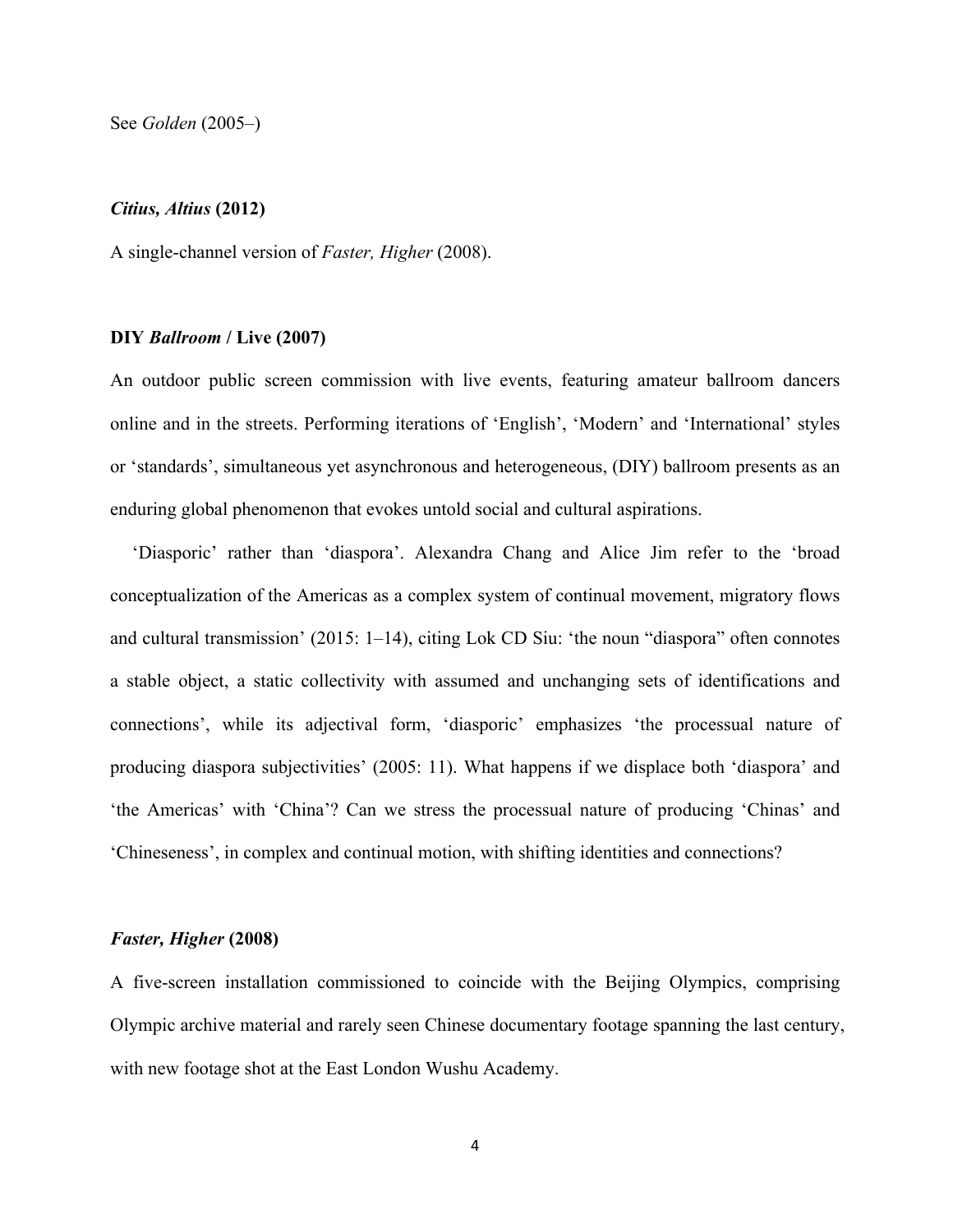China's absence from the Olympics between 1952 and 1984 points to disputes over the political status of 'China' – and by extension, 'Chineseness' – and the multiple claims made to its name. From 1932 to 1948, China competed under the 'Republic of China' (ROC); in 1952, China under the Communist Party competed under the 'People's Republic of China (PRC). In the same year, the International Olympic Committee (IOC) allowed both the PRC and the ROC (relocated to Taiwan), to compete, thus prompting China's withdrawal in protest. In the intervening period, Taiwan under the ROC continued to participate in the Olympics, with China finally ending its boycott after the IOC passed a resolution that the ROC be designated 'Chinese Taipei'. In the meantime, Hong Kong has competed since 1952 under a distinct National Olympic Committee; post-1997, its Special Administrative Region (SAR) status is denoted in the appended name, 'Hong Kong, China'.

However, the visual and cultural rhetorics of China's National Day celebrations and sports festivals over this period suggest commonalities and resonances with the avowedly apolitical Games, in terms of notions of nation and sport, patriotism and physical endeavour.

*Faster, Higher* opens with the rituals and symbols of national ceremony and international unity, flags jostling along a succession of parades, processions punctuated by the release of doves and balloons. Colour bars and countdowns signal different kinds of 'standards' or 'universals' in language, implicating the entwined histories of the Olympics and the moving image, as well as archival points of entry. The Olympic rings are echoed through clocks, archers' targets, lassoes, and gymnasts' hoops; while the ascent of balloons and lanterns, pole-vaulters and mountaineers, invoke the movement's motto: *citius, altius, fortius*.

New footage of young and diverse *wushu* practitioners training at the periphery of the London 2012 site, signal personal aspirations and complex cultural affiliations, as well as alluding to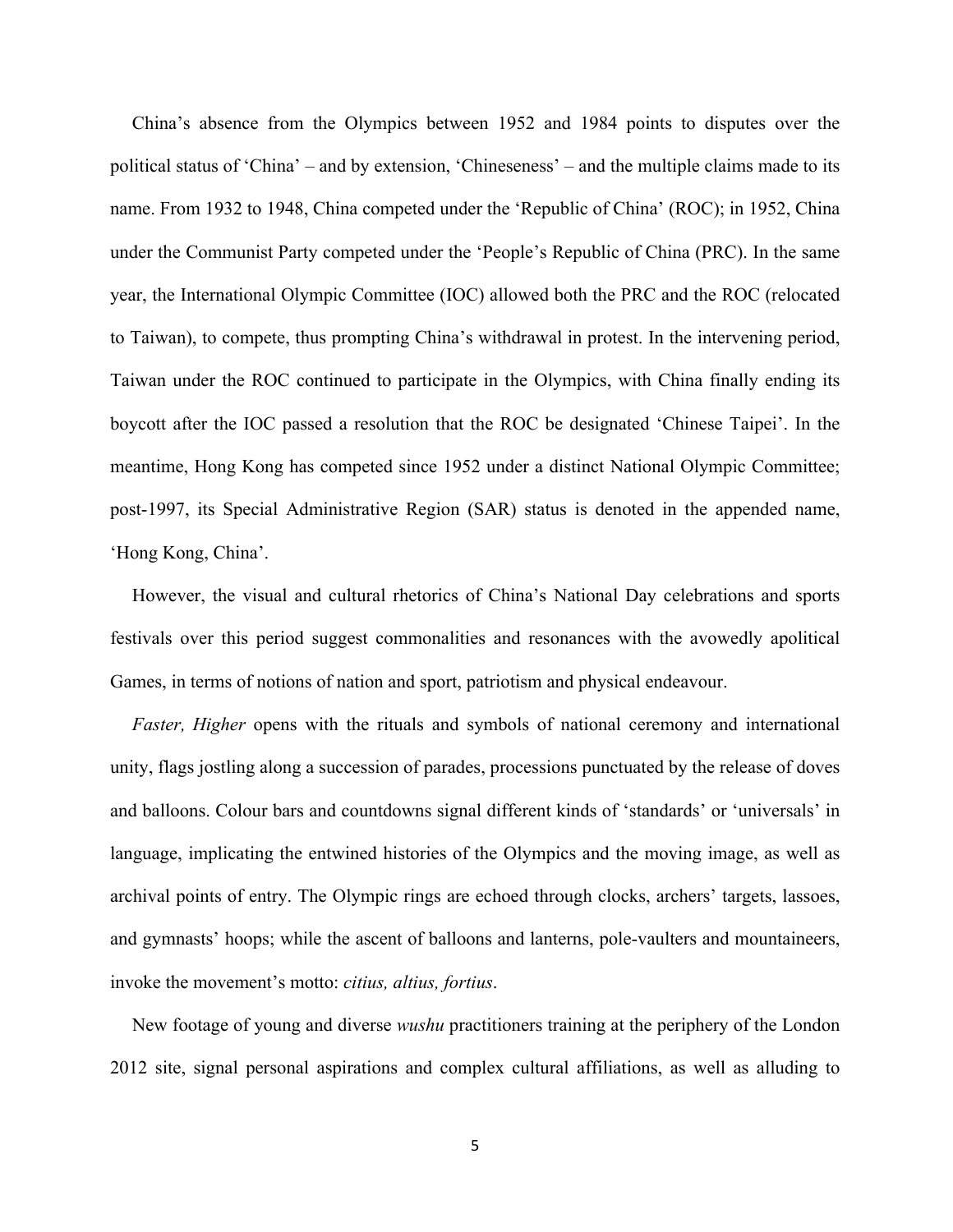national and international ambitions – Beijing's campaign for *wushu* to be recognized as an Olympic sport is ongoing.

# *FCHKUK* **(2000)**

An installation in the artist-run gallery Stuff, London, with 'SPSL' badges, bedcovers, Françoise Hardy on audio, and a remixed scene from Wong Kar Wai's *Chungking Express* (1994).

From the nominal to the adjectival and acronymic, I reprise my sometime idealistic and ironic gesture towards the in-process, unstable, provisional nature of naming:

Susan Pei San Lok. Susan P-E-I, S-A-N, two words, no hyphen, Lok, L-O-K. Or Lok3 Pui3 Saan1... Or Luo4 Pei4 Shan1… Or Susan, Lok3 Pui3 Saan1… Or Susan Lok. Or Susie / Sue, or Su-without-an-e. Or Susan Pui San Lok – Pui San – two words, P-U-I, S-A-N. Or Susan, Lok3 Pui3-hyphen-Saan1… Or Susan Puisan (one word, no hyphen) Lok… Or Susan, Luo4 Pei4 Shan1… Or susan pui san lok… (1996)

Many will be familiar with the ad hoc Romanizations, Anglicizations and 'corrections' of name imposed, demanded or volunteered in the process of acclimatizing or assimilating to specific linguistic, social and cultural contexts. Turning and tuning between visible/audible and invisible/inaudible registers; passing unseen/unheard, or amplified through hyphen-/slash lenses; privileged and encumbered by ethno-/national distinctions and geo-cultural-/political divisions; mis/taken for Hong Kong-/British-/English-/Chinese-/Japanese-/Singaporean-/Malaysian-/-/-/-/-/

The hyphen-/slash, conjoined or absent, explicitly or implicitly troubles the other. Hyphenation as a space and gesture of inclusion, offers a tenuous bind or hold. While the slash or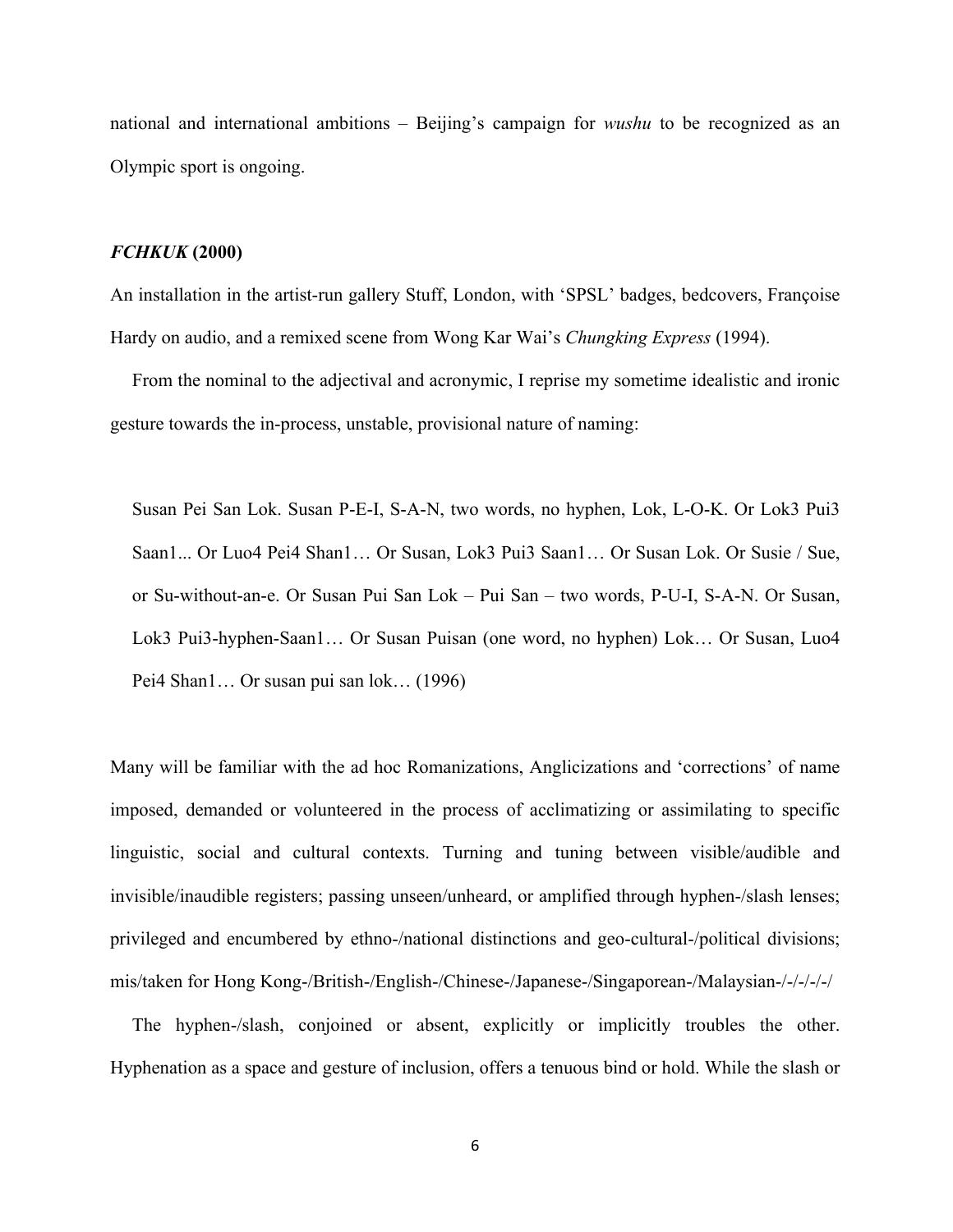solidus presents a challenge as 'it turns (its back)' on the hyphen. The slash effects both a split – it 'implies a choice between more than two terms' – and at the same time a confrontation (Chang and Jim 2015). Splitting and turning, 'British/' and 'Chinese/' turn on and confront both Anglicizing and Sinicizing discourses, '[refuting] hyphenated nationalisms and conflicting sovereignties, underlining circulations and motion'. Eileen Chang asks,

Hyphen or slash? I think what matters may be less the choice to hyphenate or not to hyphenate than the relationship between the signifiers… these markings both and/or either reveal and/or conceal: conjuncture and rupture, an exorable pressure to assimilate or the impossibility of assimilation, a permanent suture and/or an impermeable barrier interposed between presumably distinct racial-national formations. (2007: 12)

Notwithstanding historical, political and cultural differences and specificities of distinct colonial and imperial pasts, we might bear in mind the conjunctures, ruptures, alternations and slippages, not only between 'Asian' and 'American' and 'British' and 'Chinese', but also between 'Black' and/as 'Asian', and 'Wo/Man' – each hyphen-/slash demanding a reconfiguration and transgression of id/entities and imaginaries.

#### *Five Women* **(2015)**

A digital portrait of women speaking, in John Berger's *Ways of Seeing* (1972; see also *Six Women* 2015).

*Golden (Vistas, Songs, Years)* **(2005–)**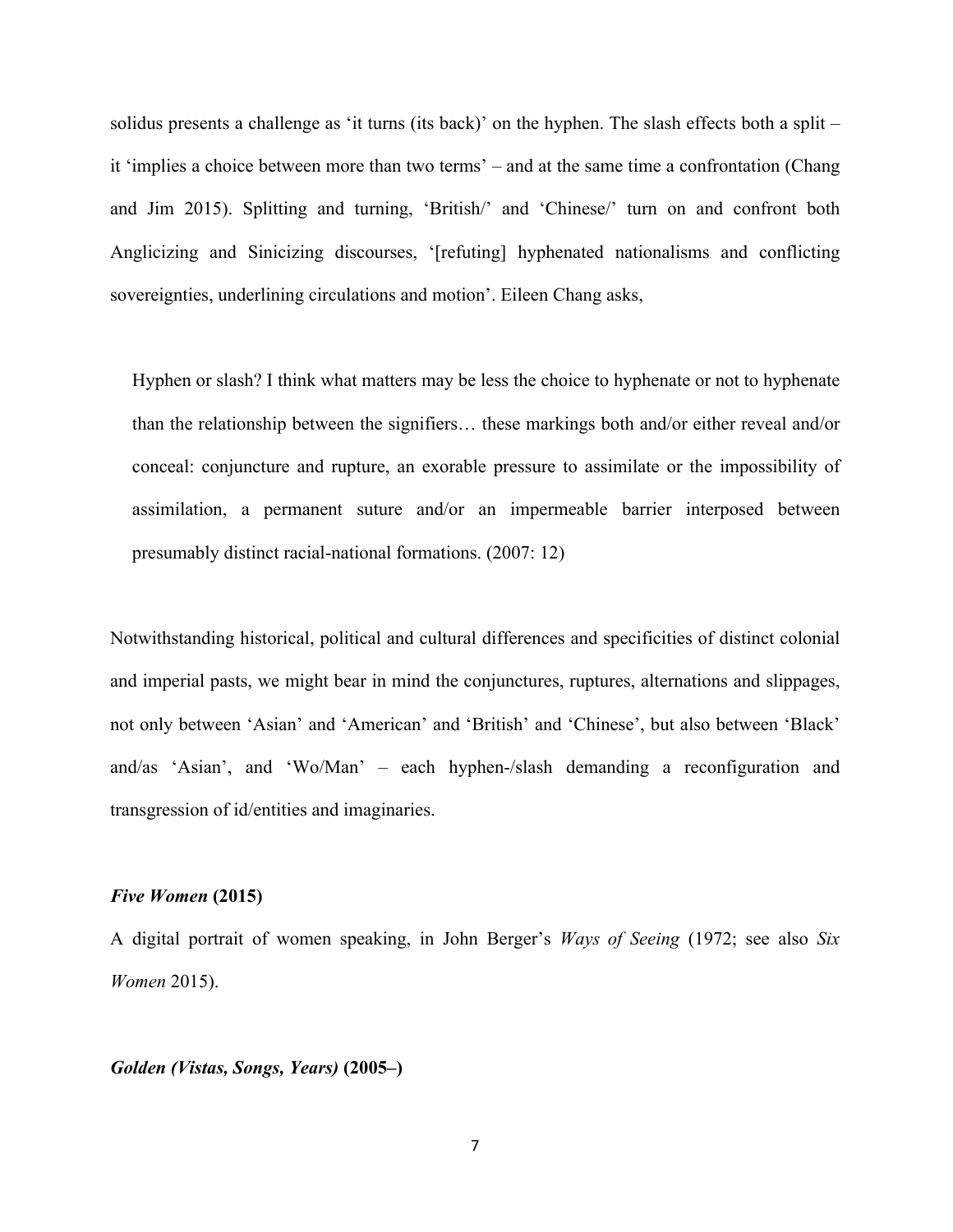*Golden* is a multi-stranded project that began to take shape in the triangular space temporarily opened up between London, Hong Kong and San Francisco, during an autumn in the Bay Area. An experimental search for a critical, diasporic aesthetics, that might somehow evoke the movements and co-temporalities of languages, cultures, histories and subjects in flux. An imaginative space where aspirations to 'settle' and 'return' might not be contradictory; and 'nostalgia' might be mobilized in more complex ways than a 'backward' gaze; nostalgia as 'a sentiment of loss and displacement, but is also a romance with one's own fantasy' (Bohm 2007: 7).

In *Vistas* (2005) the Golden Gate Bridge appears as an iconic emblem of possibility and prosperity; a wonder that stands also for despair (it is a renowned suicide landmark)*.* High up in the Berkeley Hills across the bay, the threshold, gateway and portal appears both concrete and elusive, at turns shadowy and solid; shrouded by clouds or skimming sheet-metal waters. Aloft – cool and distant, an elevated vantage point – the bridge melts into the air. On water, hard structural edges come into view; on foot, the shore dissolves and returns with folds of water and foam.

From London, *Songs I, II, III* (2005) offered a disconnected soundtrack to *Vistas –* short audio pieces compiled from sung instances of the word 'golden', rearranged to produce several condensed interludes, at once plaintive, joyful and wistful. *Songs IV* (2014) and *Songs V* (2015) followed in Montreal and Guangzhou, with nominated tracks from local artists, performers and curators.

*Years* (2006) is a two-screen projection comprising 50 short sequences spanning five decades, juxtaposing ballrooms and allotments as spaces of 'cultivation'; the stylized moves of different forms of cultural display; the language of contact improvisation in contemporary dance; and the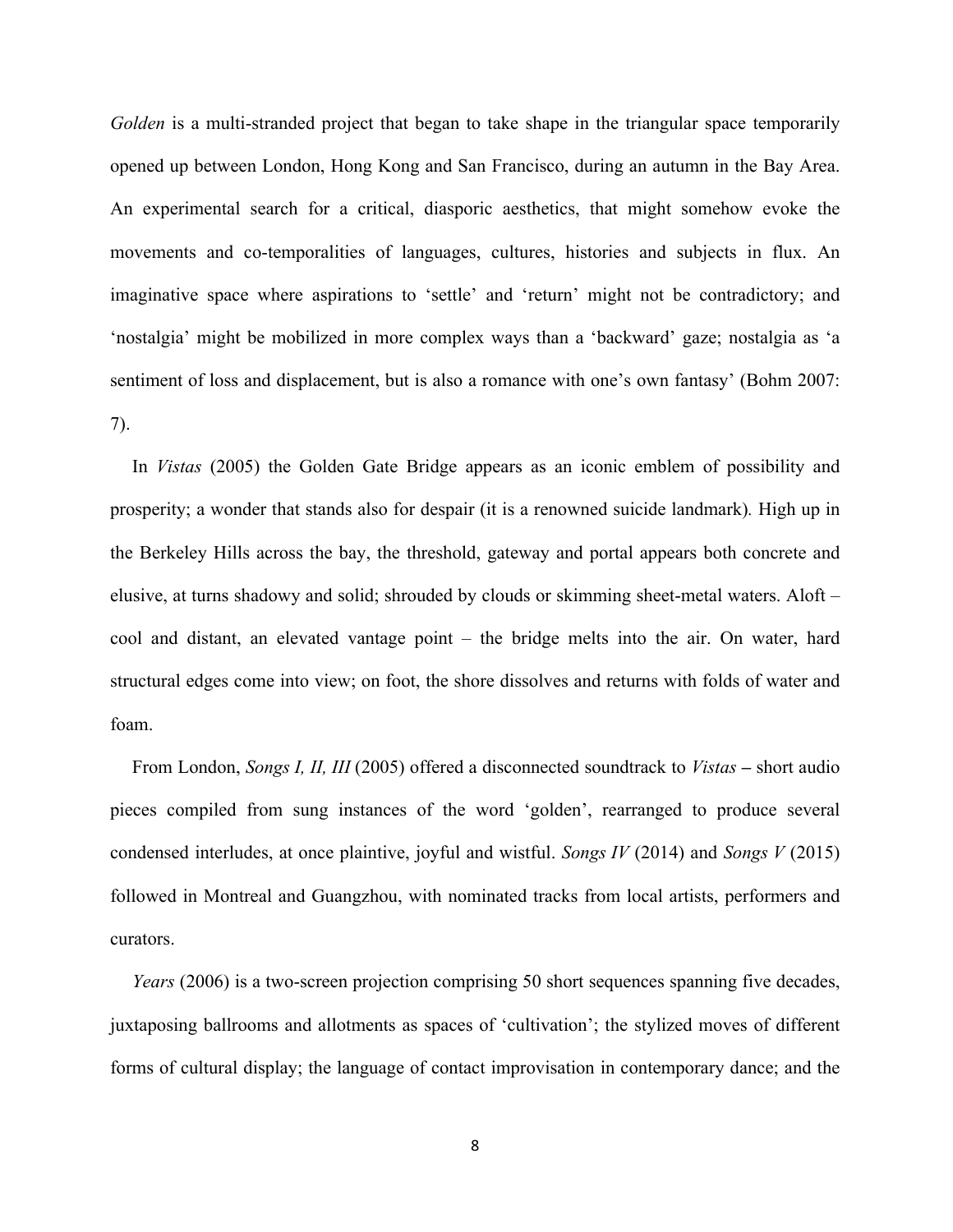informal, habitual gestures of everyday conversation. Identity and culture as movement as language, as language in movement.

#### *Golden (Ballroom, Lessons)* **(2006)**

A gallery transformed by gold shimmer curtains, rose-tinted light and a vinyl collection of ballroom sounds and Cantopop. Visitors are welcome to take or give DIY lessons.

My parents arrived in Britain ten years apart, economic migrants economically stalled, culturally adrift, out of time, out of sync – waiting and dancing, waiting and cultivating. Tilting at cultures, tending to territories.

My father has some ballroom dancing certificates from the late 1960s. My mother has some local allotment prizes, won several decades later. A local paper has them playing a role in a picture of civic pride, albeit misidentified, misnamed.

#### *Mobile/Chorus***,** *Mobile/Ballroom***,** *Golden Hour*

*Songs* turned into *Chorus* (2006), a simple score for five voices with the single repeated lyric 'golden'. *Chorus* has been performed by an ad hoc *Mobile Chorus* (2006/2014) in London and Montreal, with individuals singing along to instrumental parts, isolated by headphones yet tentatively unified in voice and movement through galleries and streets.

Similarly referencing flash-mobs and the momentary occupation of space through collective acts of engineered spontaneity, *Mobile Ballroom* (2006) was an invitation to ballroom-lovers to gather at rush-hour at Vauxhall tube station, and dance into the 'Golden Hour' – the soundtrack to a closing party, consisting of the opening and closing bars of every track in my parents' record collection, simultaneously broadcast on the independent radio station ResonanceFM.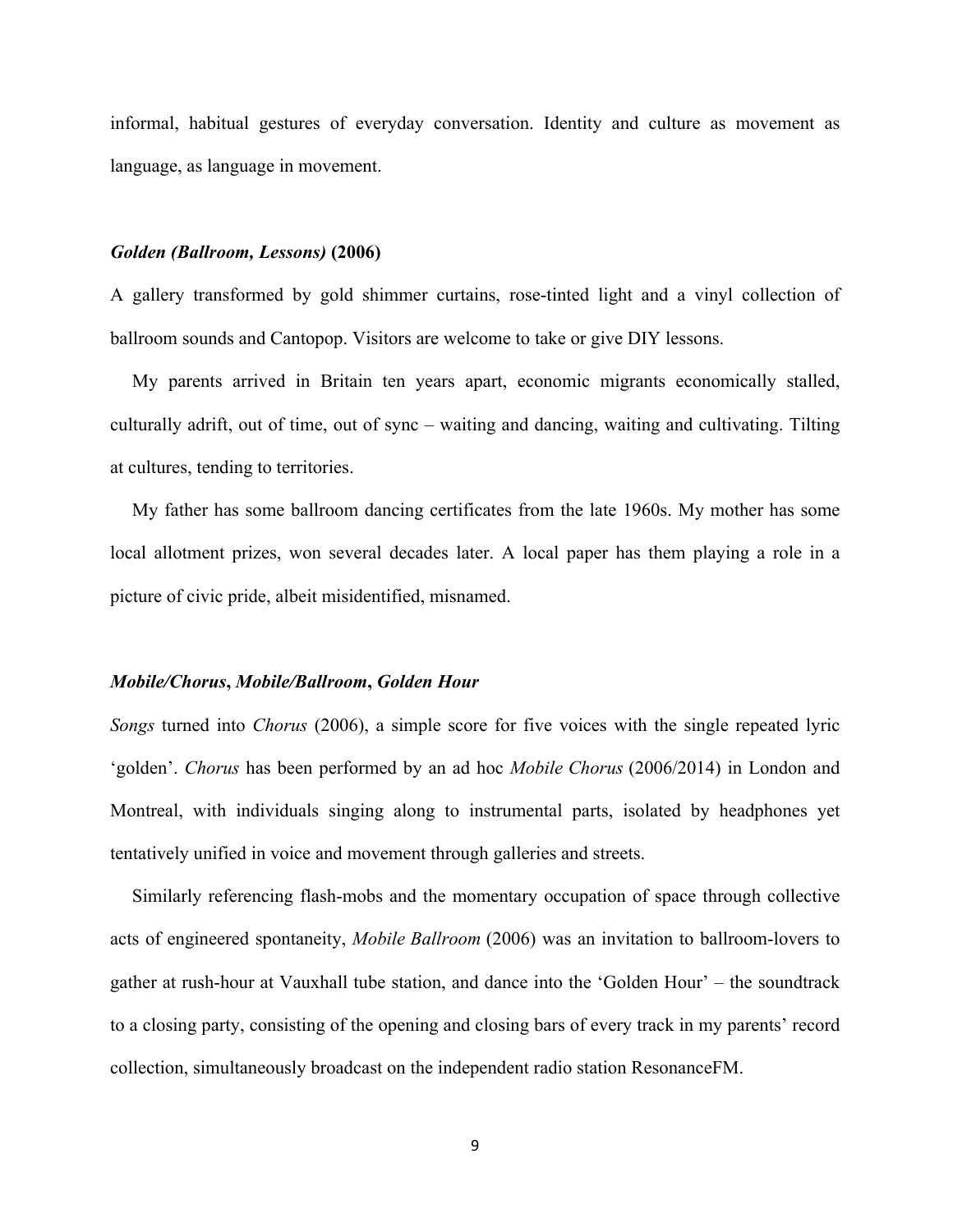# *Golden (Notes)* **(2007)**

An artist book bringing together documentation of various strands of *Golden*, including an annotated transcript of *Trialogue* (a conversation between Sonia Boyce, Irit Rogoff and Naomi Siderfin, accompanied and interrupted by my broken Cantonese translation). Several pieces of short fictive texts, by Gilane Tawadros, Rob Stone, and Mimi Lok, pick up on the project's themes and motifs, while playing on notions of critical distance, 'autobiography' and 'authenticity'.

# *Lean To* **(2000)**

An installation at the East London Gallery, University of East London, with badges, postcards, doors, signs, spikes, shoes, lights, paper and Astroturf.

# *Lightness* **(2012)**

A moving image and sound installation developed out of dialogues with athletes and scientists. *Lightness* follows the experiences of an elite, double-Olympian pole-vaulter along with a group of promising young hopefuls over eighteen months, to explore the cycles of physical and mental training, and the pole-vault itself as a metaphor for the human desire to defy gravity and take flight.

# *Monumental Bargain* **(1998)**

A tower of SPSL-branded T-shirts to be customized with *97 Proofs* (1998).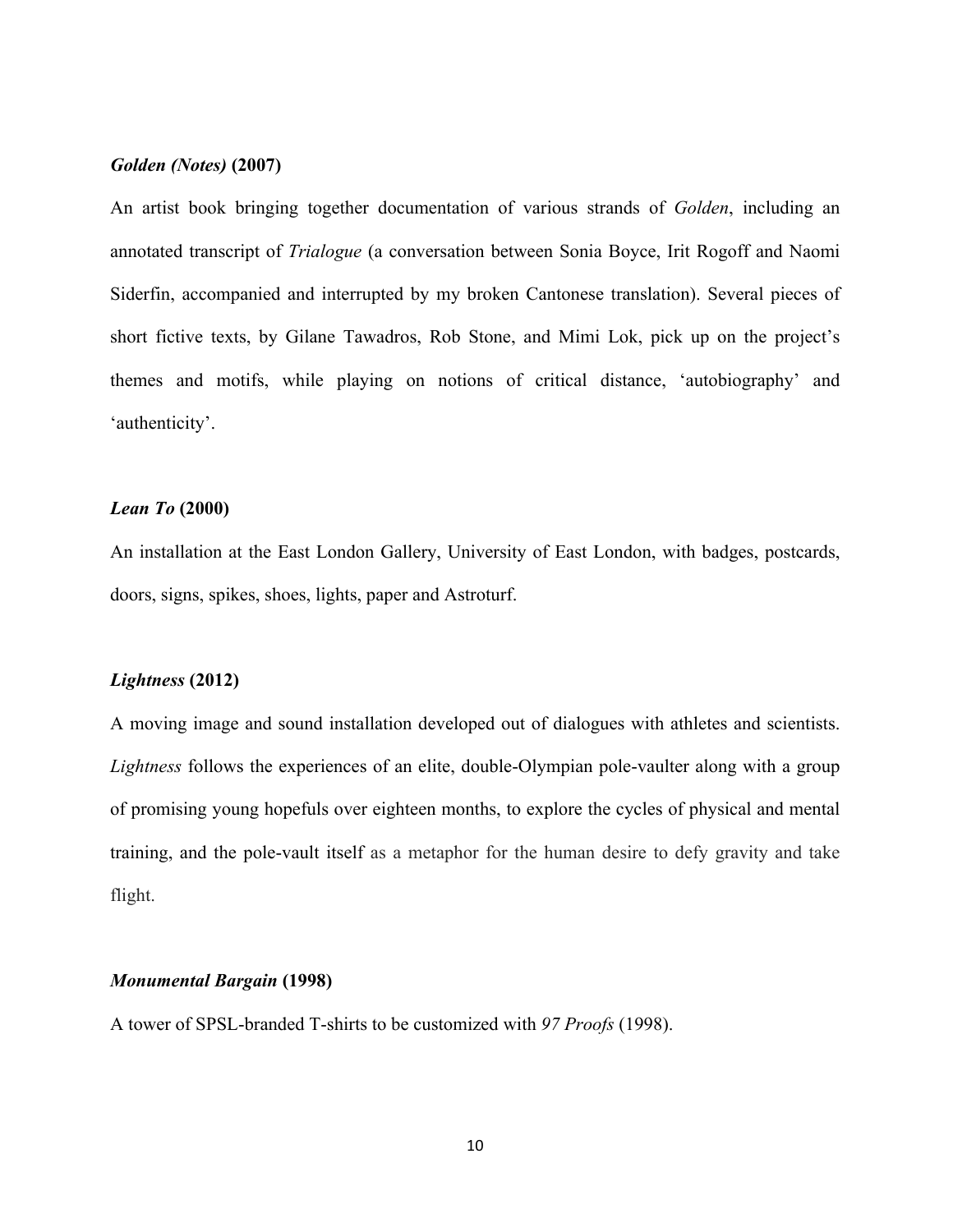# *NEWS* **/** *REEL* **(2005)**

An artist book and audio/video work made following a short residency with the Media Archive of Central England. *NEWS* comprises a selection of cards from an idiosyncratic manual filing system inherited with some 30 years of regional news and programme footage dating from the late 1950s, whose curious classifications and prosaic descriptions suggest a subtext of preoccupations and elisions of the 'foreign' and 'strange'. *REEL* draws on related footage to highlight dance as a form of cultural performance and consumption, in constructions of the 'local' and/or 'foreign'.

# *Notes on Return* **(2003)**

An early single-channel video made between London and Hong Kong. Three voices attempt to speak the English and Chinese translations of a poem by Bei Dao, called 'Folding Procedure'; his bilingual collection, *Forms of Distance* (1994), a chance discovery in a charity shop. With the layered and recurring refrains on 'return' as the soundtrack, images shot in Hong Kong respond to the abstract images, rhythms and silences of the poem, as well as the stutterings and hesitations between language and place; an attempt at translating 'by eye and by ear' (Trinh 1992: 80).

#### *Roch Fans & Legends* **(2013–)**

*RoCH Fans & Legends* features multi and single-channel moving image works for gallery and online (*Trailers*, *Trilogies, Covers I and II*); a concertina multiple over 8 metres in length *(RoCH Fan*); and an eponymous ebook, with texts by Alice Jim, Jean Hui Ng, Marquard Smith, Henry Tsang, Luke White, Andy Willis and Wayne Wong (2016).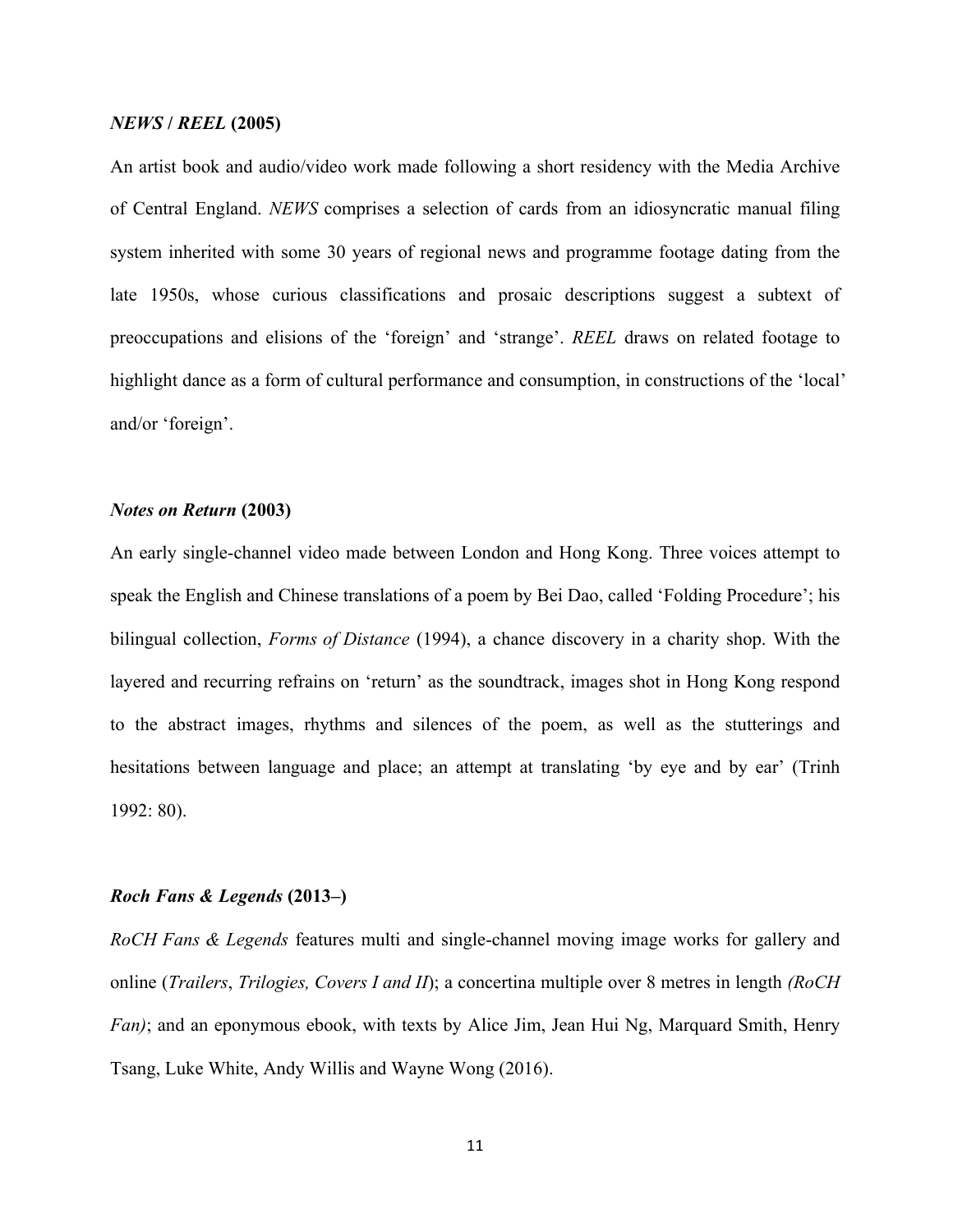*RoCH Fans & Legends* began in part as a response to the notion of the global archive, exploring the online traces of numerous film and television adaptations of Louis Cha aka Jin Yong's popular 'new *wuxia*' epic, *The Condor Trilogy* (1957–1963). 'RoCH' refers both to the second part of the trilogy, widely known as the *Return of the Condor Heroes* (1976b), and to its many spectacular returns over the last five decades (there have been some forty versions to date, primarily from Hong Kong, China, Taiwan and Singapore).

In 1976, Hong Kong saw the first television broadcasts of *The Legend of the Condor Heroes* (1976a) and *Return of the Condor Heroes* (1976b).

In 1976, Maxine Hong Kingston recalls her semi-fictive, tongue-tied younger self: 'What is Chinese tradition and what is the movies?'

*Wuxia*'s enduring and pervasive legends tend to romanticize and exoticize an imaginary 'China', along with notions of patriotism, heroism and love, central to which is the usually male knight-errant figure of the *xia*. Cinematically, *wuxia* is known transnationally; televisually, it is known translocally. Readings of so-called 'anti' or 'post-*wuxia*' (in the films of Stephen Chow Sing-Chi and Wong Kar-Wai for example) identify the potential in or through *wuxia* for alternate paradigms of abstraction, and a 'sensibility representative of the postcolonial mood in local transition' (Chan in Morris et al. 2005: 73).

*RoCH Fans & Legends* is concerned with the genre's recurring tropes, fantasies and archetypes, as well as its numerous translations and generations of 'bad copies'. From 1980s bootleg videos to online file-sharing platforms, can the mobilization of 'poor images' (Steyerl 2008) and 'pidgin translations' (lok 2006) generated and disseminated online and off, re-make or un-make *wuxia*, to reflect or produce a sensibility that speaks to the diasporic in perpetual translocal transition?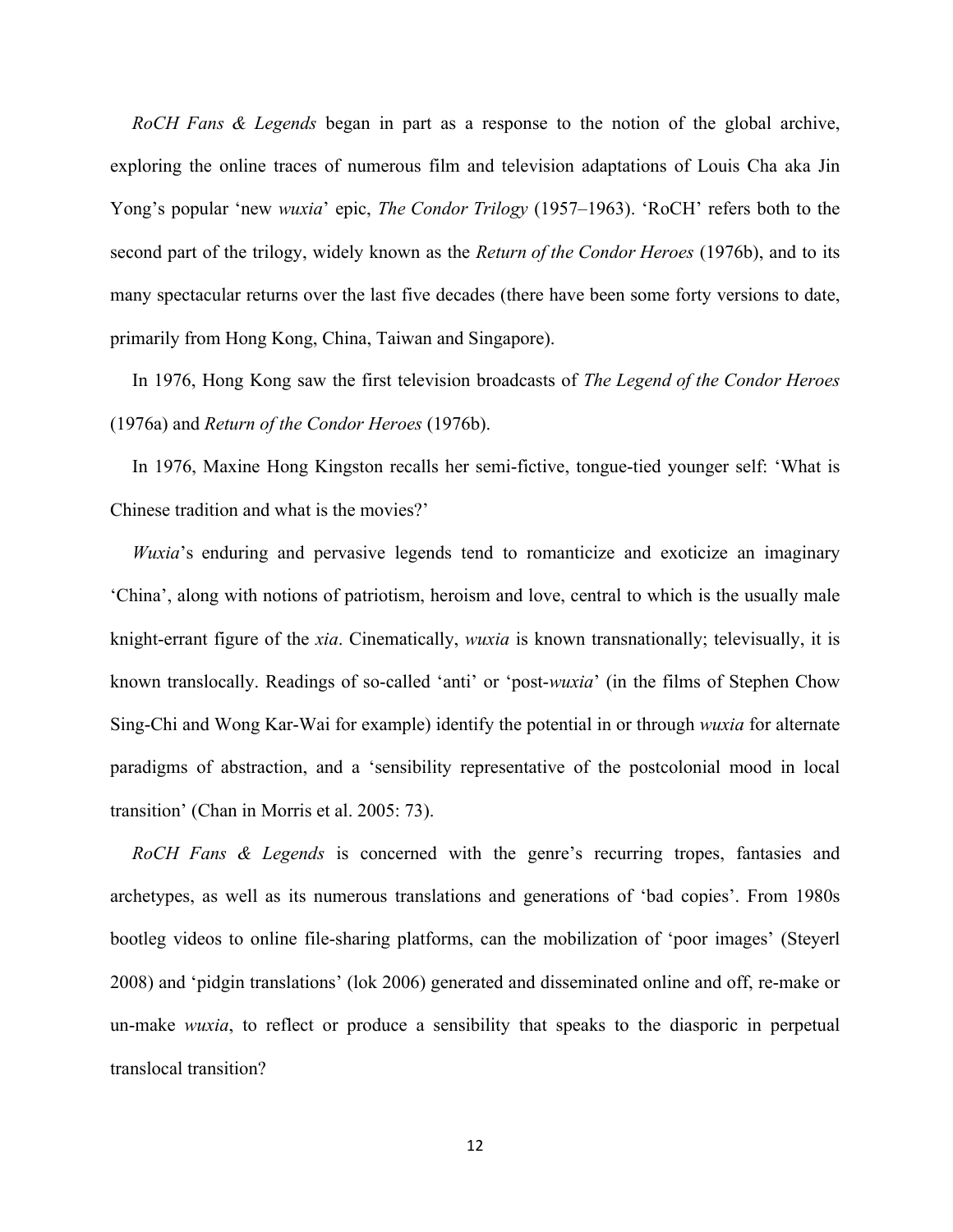# *Six Women / Art Vapours* **(2015–)**

A series of portraits and visual/text essay reflecting on the women featured in John Berger's *Ways of Seeing* (1972), and the author of a letter found in the production archive: Anya Bostock, Eva Figes, Jane Kenrick, Barbara Niven, and Carola Moon, and (Mrs) SJ Arden.

# *Witness* **(1998)**

A site-specific installation with sound and paper; a wordless counterpart to ninety seven overdetermined proofs (see *97 Proofs* 1998).

All images copyright susan pui san lok/SPSL. Courtesy of susan pui san lok/SPSL.

# **References**

Bei Dao (1994), 'Folding procedure', in Bei Dao, *Forms of Distance* (trans. David Hinton), New York: New Directions, pp. 72-73

Berger, John (1972), *Ways of Seeing*, London: BBC & Penguin.

Bohm, Svetlana (2007), 'Nostalgia and Its Discontents', *The Hedgehog Review*, 9:2 pp. 7-18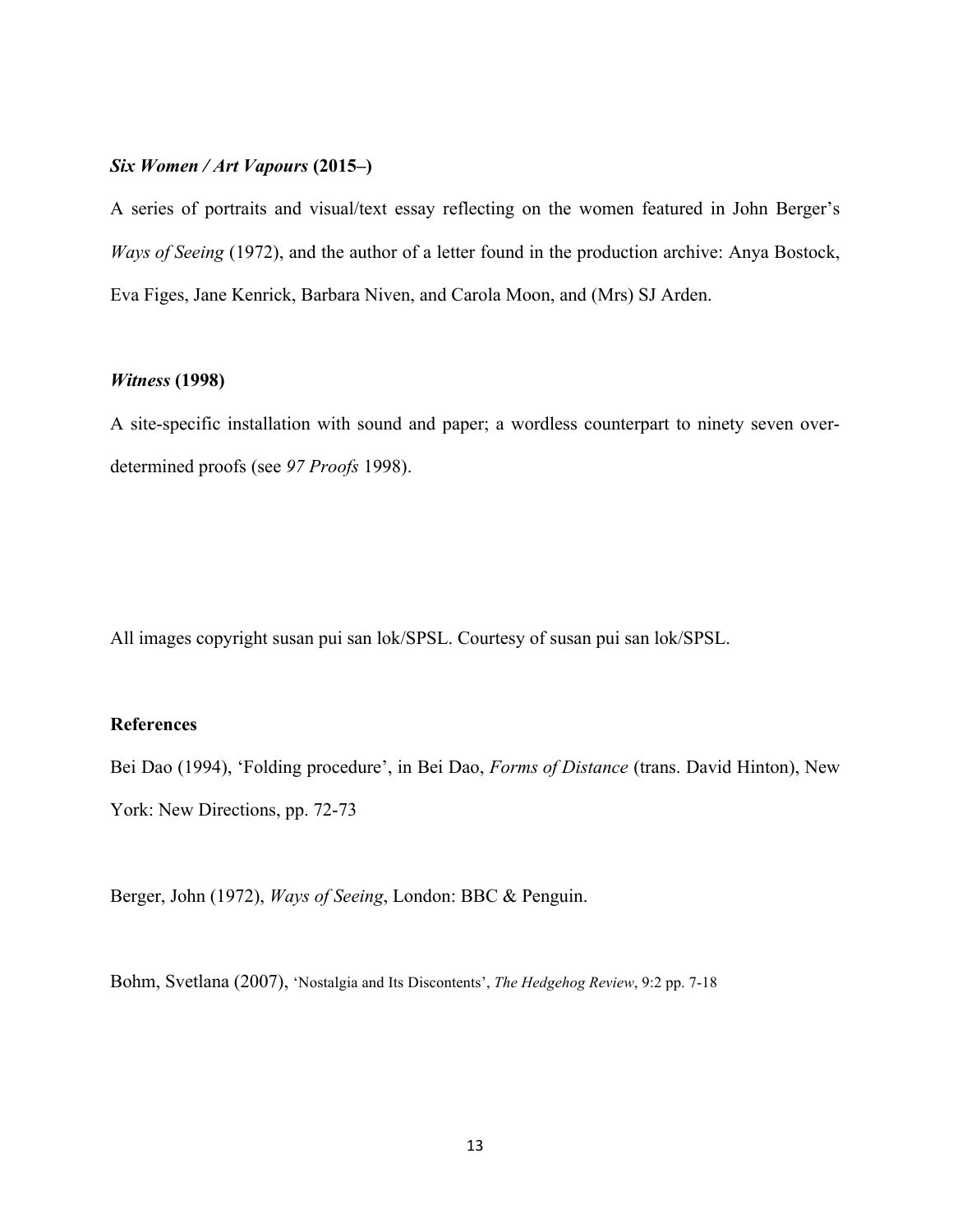Bourdieu, Pierre (1990), *The Logic of Practice* (trans. Richard Nice), Stanford: Stanford University Press.

Cha, Louis (aka Jin Yong) (1957–1963), *The Condor Trilogy*, Hong Kong: Hong Kong Commercial Daily and Ming Pao Newspapers.

\_\_\_\_ (1976a), *The Legend of the Condor Heroes*, Hong Kong: CTV Television.

\_\_\_\_ (1976b), *The Return of the Condor Heroes*, Hong Kong: CTV Television.

Chang, Alexandra and Jim, Alice (2015), 'Editorial: Asian/Americas: Converging movements', *Asian Diasporic Visual Cultures and the Americas*, 1:1–2, pp. 1-14

Chang, Elaine (2007), 'Hyphe-nation; or, screening "Asian Canada"', in Eileen Chang (ed.), *Reel Asian: Asian Canada on Screen*, Toronto: Coach House Books, pp. 12-25

Chan, Stephen Ching-kiu 'The fighting condition in Hong Kong cinema: Local icons and cultural antidotes for the global popular', in Morris et al. (2005).

Chow, Rey (1993), *Writing Diaspora: Tactics of Intervention in Contemporary Cultural Studies*, Bloomington: Indiana University Press.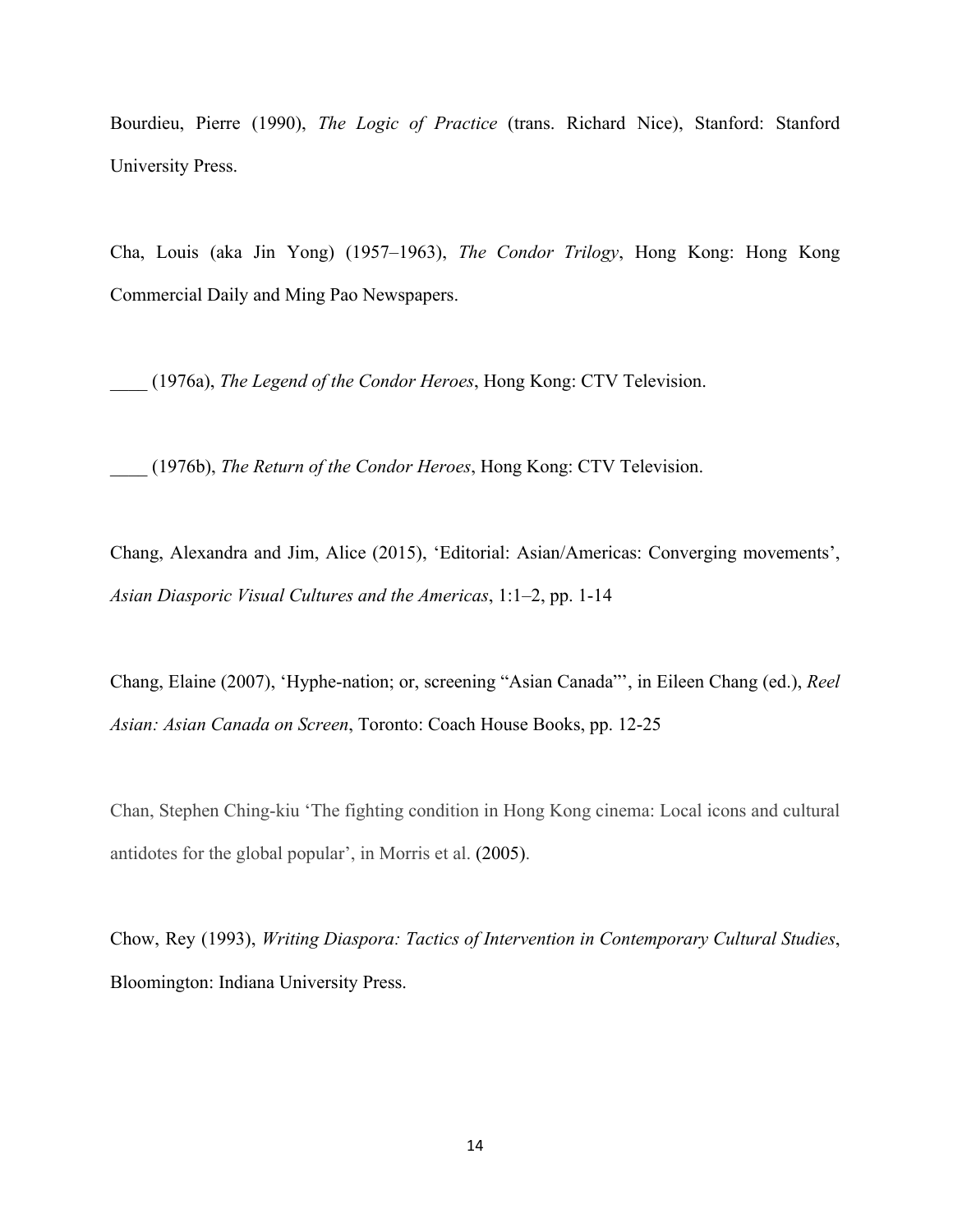Hardy, Françoise (1966), *La maison où j'ai grandi/'The house where I grew up'*, London: Studio Pye.

Hong Kingston, Maxine (1975), *The Woman Warrior*, New York: Alfred A. Knopf.

Kristensen, J. C. and SPSL (2015) 'Six women/art vapours', *Mnemoscape Magazine*, no. 2, March 2015, http://www.mnemoscape.org/#!susan-pui-san-lok--jckristensen---six-w/c1jhg. Accessed 16 March 2015.

Lok, CD Siu (2005), *Memories of a Future Home: Diasporic Citizenship of Chinese in Panama*, Stanford, CA: Stanford University Press.

lok, susan pui san/SPSL (1996), 'Notes to let you down', artist statement for *Retro-spectre/Un- (Part 6)*, solo exhibition, Chinese Arts Centre, Manchester, 22 November 1996–6 January 1997.

\_\_\_\_ (2006) 'Translators' notes', *Journal of Visual Culture*, 6:1, special issue – Acts of Translation, pp. 125–48.

\_\_\_\_ (2016), *RoCH Fans & Legends*, ebook, Derby QUAD & Centre for Chinese Contemporary Art (forthcoming).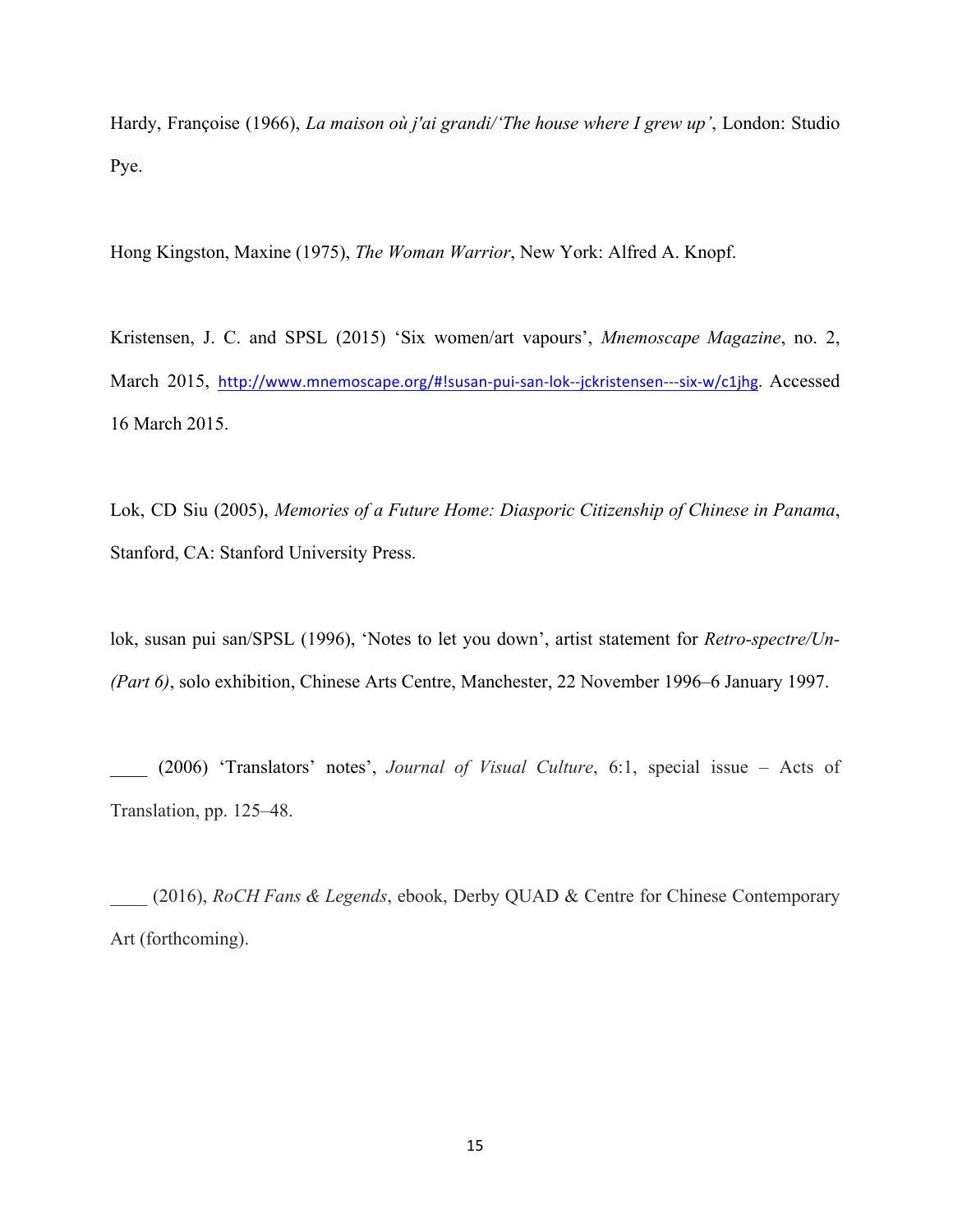Morris, Meaghan, Siu Leung Li and Stephan Chan Ching-kiu (2005), *Hong Kong Connections: Transnational Imagination in Action Cinema*, Durham/Hong Kong: Duke University Press/Hong Kong University Press.

Steyerl, Hito (2008), 'In defence of the poor image', *e-flux journal*, no.10, November 2009, http://www.e-flux.com/journal/in-defense-of-the-poor-image/. Accessed 13 November 2012.

Trinh, T. Minh-ha (1992), *Framer Framed*, London: Routledge.

Wong, Kar Wai (1994), *Chungking Express*, Hong Kong: Jet Tone Productions.

# **Contributor details**

susan pui san lok is an artist, writer and researcher based in London. She is currently Associate Professor in Fine Art at Middlesex University, and Co-Investigator on the AHRC-funded research project, *Black Artists and Modernism* (University of the Arts London in partnership with Middlesex University). Recent exhibitions include solo shows at Derby QUAD (2015) and CFCCA Manchester (2016), and the 1st Asia Biennial  $\&$  5th Guangzhou Triennial at the Guangdong Museum of Art (2015-16). Screenings include Art Basel Hong Kong, the  $62<sup>nd</sup>$ Oberhausen International Short Film Festival, Manchester HOME, and Viennale 2016 (forthcoming).

# Contact:

School of Art and Design, Middlesex University, Grove Building G226, The Burroughs Hendon, London NW4 4BT, England, UK.